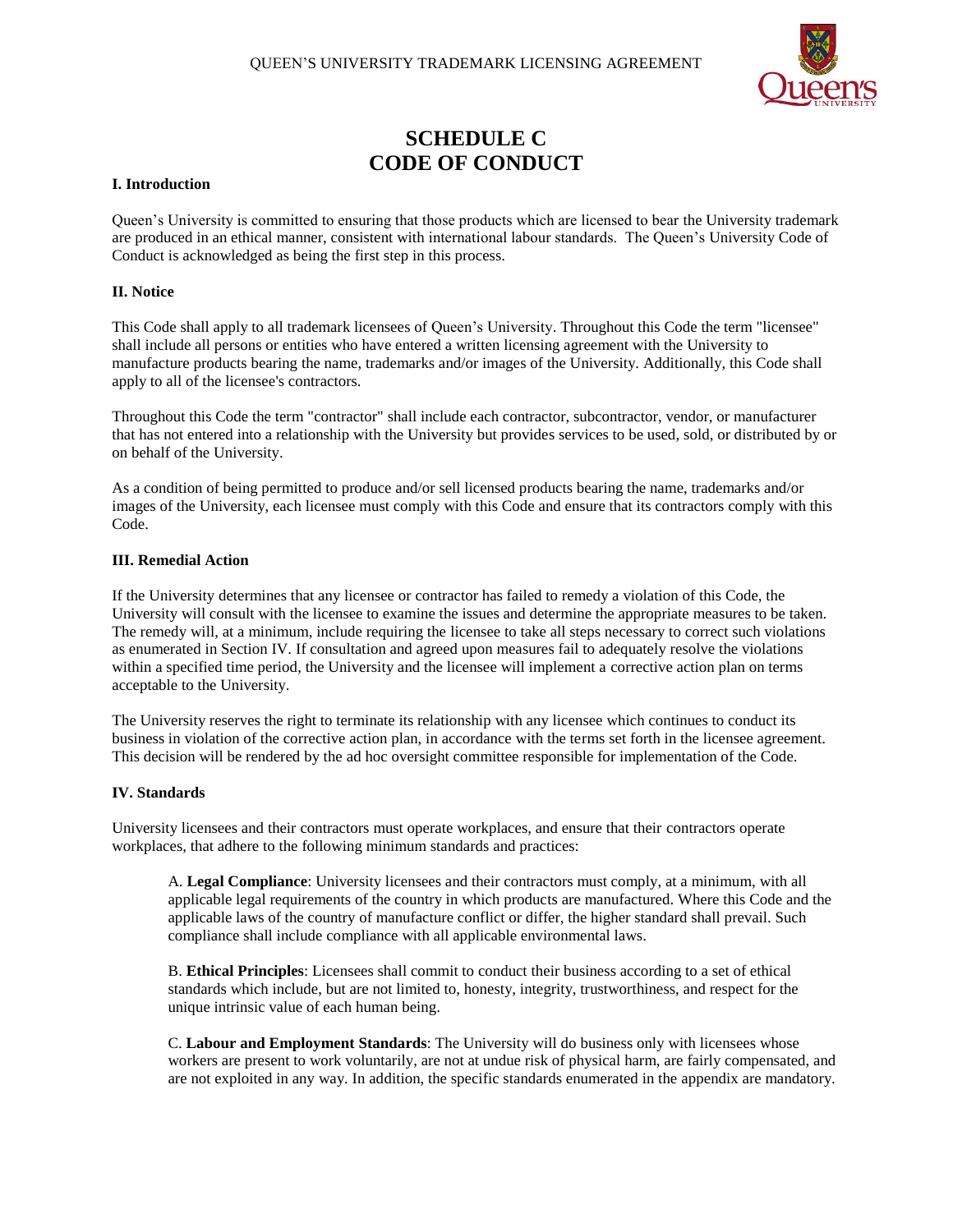# QUEEN'S UNIVERSITY TRADEMARK LICENSE AGREEMENT

#### **V. Compliance**

Prior to the date of an annual renewal of a license agreement, the licensee shall be required to provide the following to the University:

- A. The company names, owners and/or officers; and addresses, phone numbers, email addresses and the nature of the business association of all the licensees' contractors and manufacturing plants which are involved in the manufacturing process of items which bear, or will bear, the name, trademarks and/or images of the University;
- B. Written assurances that it and its contractors adhere to this Code ; and
- C. A summary of the steps taken, and/or difficulties encountered, during the preceding year in implementing and enforcing this Code at each site.

#### **VI. Disclosure**

- A. The company names, owners, and/or officers, addresses, and nature of the business association, including the steps performed in the manufacturing process, of all the licensees' contractors and manufacturing plants which are involved in the manufacturing process of items which bear, or will bear, the name, trademarks and or images of the university shall be made public information.
- B. The Licensee shall be required to report immediately to the University any changes in its business operations which materially affect the application of this Code, such as the selection of a new factory. This information will also be made publicly available.

#### **VII. Verification**

It shall be the responsibility of each University licensee to ensure its compliance with this Code, and to verify that its contractors are in compliance with this Code.

The University or its representatives reserves the right to announced examination of the practices, activities and work sites of its licensees and their contractors.

# **APPENDIX**

- 1) **Remuneration**: Licensees and their contractors must provide compensation that complies with all applicable laws and regulations and which matches or exceeds the local prevailing standards.
- 2) **Wages and Benefits**: Licensees and their contractors provide wages and benefits in the relevant industry which constitutes a dignified living wage which is capable of providing for the essential needs of workers and their families.

A living wage shall be defined as a wage which provides for the basic needs (housing, energy, nutrition, clothing, health care, education, potable water, child care, transportation, and savings) of an average family unit of employees in the relevant sector of the country divided by the average number of adult wage earners in the family unit of employees, in the relevant employment sector of the country.

3) **Working Hours**: Except in extraordinary circumstances, employees shall (i) not be required to work more than the lesser of (a) 48 hours per week and 12 hours overtime per week, or (b) the limits on regular and overtime hours allowed by the law of the country of manufacture; and (ii) be entitled to at least one day off in every 7-day period, as well as holidays and vacations.